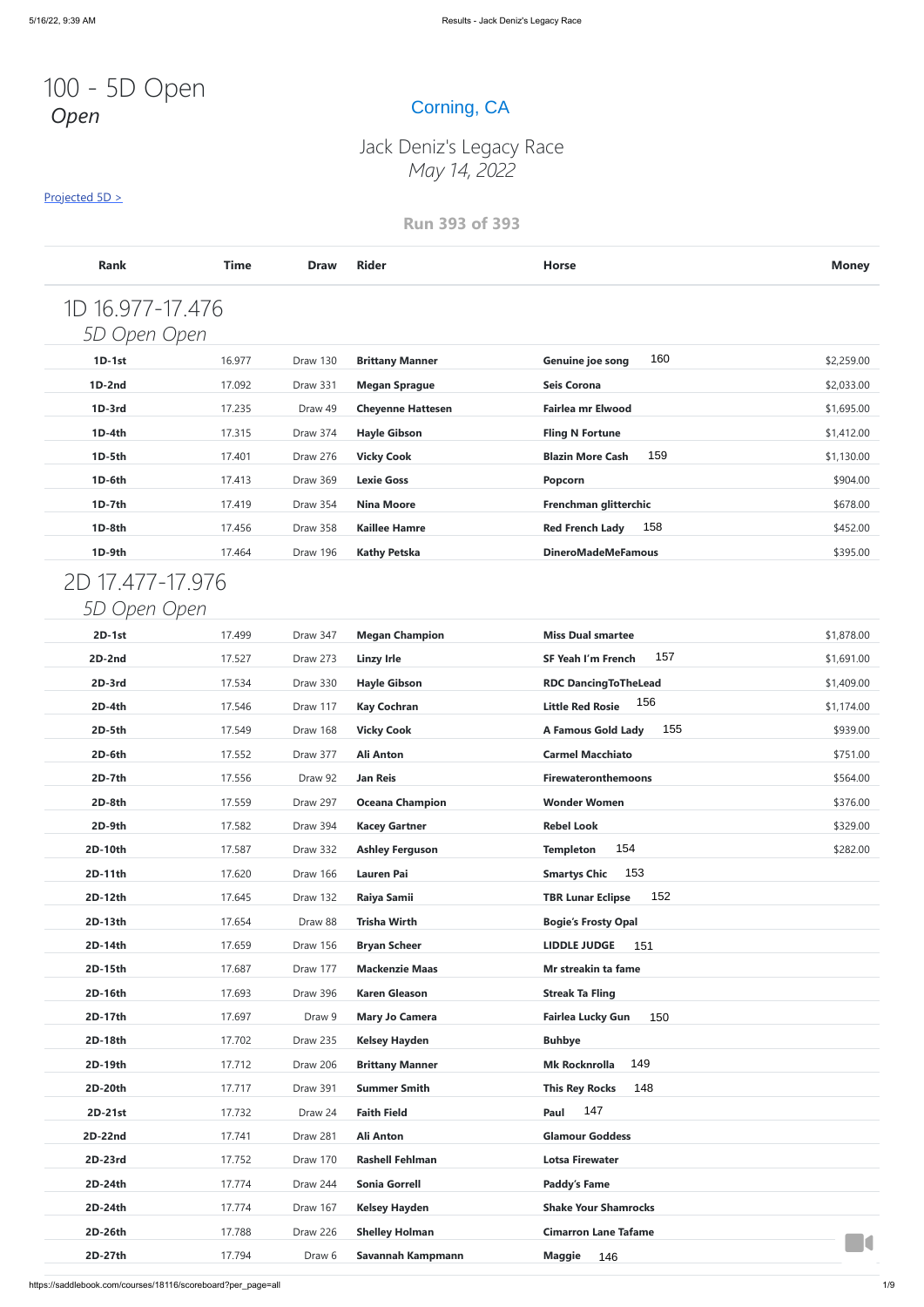| <b>Rank</b>      | Time   | <b>Draw</b> | <b>Rider</b>             | <b>Horse</b>                             | <b>Money</b> |
|------------------|--------|-------------|--------------------------|------------------------------------------|--------------|
| 2D-28th          | 17.808 | Draw 95     | <b>Melissa Jacobs</b>    | 145<br><b>Cat Bo Peep</b>                |              |
| 2D-29th          | 17.812 | Draw 143    | <b>Katie Roach</b>       | cool texas jet                           |              |
| 2D-29th          | 17.812 | Draw 93     | <b>Dani Wise</b>         | NC, NO CATEGORY<br><b>Savage</b>         |              |
| 2D-31st          | 17.814 | Draw 323    | <b>Tiffany Richter</b>   | <b>Dragon</b>                            |              |
| 2D-32nd          | 17.821 | Draw 221    | <b>Vicky Cook</b>        | 144<br><b>Man of Fame</b>                |              |
| 2D-33rd          | 17.828 | Draw 13     | <b>Susie Gunter</b>      | 143<br><b>Come To Pappa</b>              |              |
| 2D-34th          | 17.847 | Draw 343    | <b>Angie Hardin</b>      | 142<br><b>Smarty's Real Rock "Cajun"</b> |              |
| 2D-35th          | 17.855 | Draw 80     | <b>Vonnie Nunes</b>      | Ima Honory Guy                           |              |
| 2D-36th          | 17.870 | Draw 275    | <b>Kate McKemy</b>       | <b>Reys Blaze</b>                        |              |
| 2D-37th          | 17.889 | Draw 378    | <b>Caitlyn Wood</b>      | 141<br><b>Rox In My Firewater</b>        |              |
| 2D-38th          | 17.895 | Draw 131    | <b>Kristen Holt</b>      | <b>French My Kiss</b>                    |              |
| 2D-39th          | 17.947 | Draw 236    | <b>Kate McKemy</b>       | 140<br><b>StreakinMadeMeFamous</b>       |              |
| 2D-40th          | 17.955 | Draw 298    | <b>Vivian Arntz</b>      | <b>Jet's Shiner</b>                      |              |
| 2D-41st          | 17.965 | Draw 126    | <b>Magen Mello</b>       | 139<br><b>DH Jess Gunner</b>             |              |
| 2D-42nd          | 17.969 | Draw 159    | <b>Kay Cochran</b>       | <b>LilCorona N Big Town</b>              |              |
|                  |        |             |                          |                                          |              |
| 3D 17.977-18.476 |        |             |                          |                                          |              |
| 5D Open Open     |        |             |                          |                                          |              |
| 3D-1st           | 17.979 | Draw 104    | <b>Lyndsey Felder</b>    | 138<br><b>Bringonthefirewater</b>        | \$1,565.00   |
| 3D-2nd           | 17.990 | Draw 133    | <b>Breann Justice</b>    | 137<br><b>Dash Too The Bar</b>           | \$1,292.00   |
| 3D-2nd           | 17.990 | Draw 366    | <b>Sandra Corbin</b>     | 136<br><b>One Fine Ike</b>               | \$1,292.00   |
| 3D-4th           | 17.997 | Draw 218    | <b>Jaimie Palmer</b>     | 135<br><b>Lois Lane</b>                  | \$881.00     |
| 3D-4th           | 17.997 | Draw 300    | <b>Emily Harryman</b>    | <b>KT Fling N Firewater</b>              | \$881.00     |
| 3D-6th           | 17.998 | Draw 114    | <b>Amanda Hiatt</b>      | 134<br><b>Diesel</b>                     | \$626.00     |
| 3D-7th           | 18.006 | Draw 204    | <b>Kristen Holt</b>      | <b>Stormys Mando</b>                     | \$470.00     |
| 3D-8th           | 18.008 | Draw 154    | <b>Kayla Nichol</b>      | 133<br><b>Electrified Merada</b>         | \$294.00     |
| 3D-8th           | 18.008 | Draw 195    | <b>Kate McKemy</b>       | 132<br><b>Moonlight Baloo</b>            | \$294.00     |
| 3D-10th          | 18.012 | Draw 225    | <b>Samantha Dewhurst</b> | <b>Blueprint</b>                         | \$235.00     |
| 3D-11th          | 18.014 | Draw 212    | <b>Quincy Ballard</b>    | <b>Bugs Dashin Frost</b>                 |              |
| 3D-12th          | 18.018 | Draw 78     | <b>Kourtney Woods</b>    | 131<br><b>Pardon Dat French</b>          |              |
| 3D-13th          | 18.049 | Draw 187    | <b>Katie Vandeburgh</b>  | <b>Wikkid</b>                            |              |
| 3D-14th          | 18.051 | Draw 36     | <b>Krystal Angel</b>     | <b>First lil Casanova</b>                |              |
| 3D-15th          | 18.070 | Draw 110    | <b>Julie Marron</b>      | 130<br><b>Famous Dotty Cash</b>          |              |
| 3D-15th          | 18.070 | Draw 267    | <b>Kelsey Hayden</b>     | <b>Fairleas French Cash</b>              |              |
| 3D-17th          | 18.078 | Draw 135    | <b>Kelsey Hayden</b>     | <b>Goodbye Miss Manny</b>                |              |
| 3D-18th          | 18.080 | Draw 50     | <b>Lyndsey Felder</b>    | 129<br><b>Chics Dig Red</b>              |              |
| 3D-19th          | 18.085 | Draw 136    | <b>Allie Howard</b>      | <b>Real Genuine Stoli</b>                |              |
| 3D-19th          | 18.085 | Draw 269    | <b>Kamie Newman</b>      | <b>Too Many Judges</b>                   |              |
| 3D-21st          | 18.109 | Draw 148    | <b>Amanda Saunders</b>   | 128<br><b>Times Tickin</b>               |              |
| 3D-22nd          | 18.111 | Draw 285    | <b>Erin Clendenen</b>    | <b>Mom's Silverado Mate</b>              |              |
| 3D-23rd          | 18.114 | Draw 63     | Giana Riolo-Anderson     | <b>Charlie</b>                           |              |
| 3D-24th          | 18.116 | Draw 122    | Kelli Nichol             | 127<br><b>Flashy French Girl</b>         |              |
| 3D-25th          | 18.132 | Draw 201    | <b>Angie Buresh</b>      | <b>Greylaine</b>                         |              |
| 3D-26th          | 18.133 | Draw 72     | <b>Kaeley Owen</b>       | <b>Kitty McClure</b>                     |              |
| 3D-27th          | 18.176 | Draw 100    | <b>Madison Syres</b>     | 126<br><b>Pistol</b>                     |              |
| 3D-28th          | 18.181 | Draw 397    | <b>Alexandra Hundley</b> | <b>NC</b><br><b>Whizzin Chexers</b>      |              |
| 3D-29th          | 18.199 | Draw 151    | <b>Jessica Mills</b>     | <b>SMART CHEXIE REY</b><br>125           |              |
| 3D-30th          | 18.200 | Draw 157    | <b>Kate McKemy</b>       | <b>MK Memory Lane</b><br>124             |              |
| 3D-31st          | 18.205 | Draw 230    | <b>Ty Hathaway</b>       | <b>Chickalucks Indy</b>                  |              |
| 3D-32nd          | 18.210 | Draw 268    | <b>Elisha Zellner</b>    | <b>Big Sky Vatti - Skyler</b>            | HO           |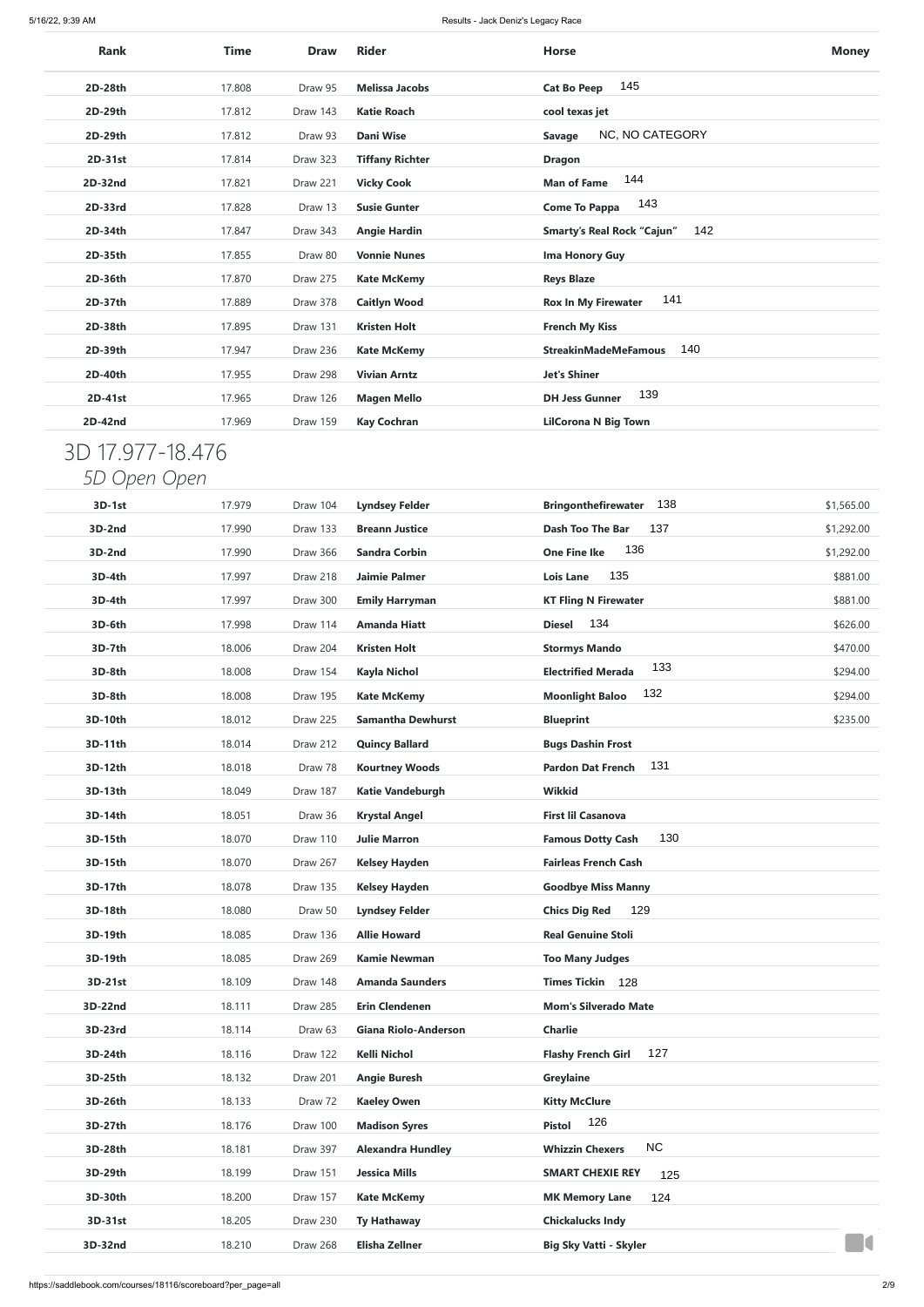| <b>Rank</b>      | <b>Time</b> | <b>Draw</b> | <b>Rider</b>              | <b>Horse</b>                             | <b>Money</b> |
|------------------|-------------|-------------|---------------------------|------------------------------------------|--------------|
| 3D-33rd          | 18.221      | Draw 84     | Laura Zamora              | <b>Fixn to b famous</b>                  |              |
| 3D-34th          | 18.225      | Draw 2      | <b>Kayley Siller</b>      | 123<br><b>Good Little Nick</b>           |              |
| 3D-35th          | 18.227      | Draw 101    | <b>Cheyenne Hattesen</b>  | <b>Frenchman firstlite</b>               |              |
| 3D-36th          | 18.250      | Draw 119    | <b>Shelley Holman</b>     | <b>Blazin Rocstar</b>                    |              |
| 3D-37th          | 18.252      | Draw 120    | <b>Leah Clarey</b>        | <b>Steakin French Gal</b>                |              |
| 3D-38th          | 18.254      | Draw 240    | <b>Gaby Arias</b>         | <b>LF Fame</b>                           |              |
| 3D-39th          | 18.259      | Draw 138    | <b>Myka Stroup</b>        | 122<br><b>Double Down on Red</b>         |              |
| 3D-40th          | 18.264      | Draw 364    | <b>Linda Day</b>          | 121<br>Zip                               |              |
| 3D-41st          | 18.265      | Draw 277    | <b>Sam Carpenter</b>      | 120<br><b>KL Smokin Judge Cash</b>       |              |
| 3D-42nd          | 18.270      | Draw 134    | <b>Jennifer Ackley</b>    | <b>Redford's Bandit</b>                  |              |
| 3D-43rd          | 18.271      | Draw 69     | <b>Sasha Miller</b>       | <b>Ryons Winning Bid</b>                 |              |
| 3D-44th          | 18.284      | Draw 355    | <b>Alexis Molina</b>      | 119<br><b>Royal Demands</b>              |              |
| 3D-45th          | 18.287      | Draw 295    | <b>Cody Foster</b>        | 118<br><b>Hummers Smokey Hayes</b>       |              |
| 3D-46th          | 18.289      | Draw 290    | <b>Danelle Fenley</b>     | <b>Sweet First Sight</b>                 |              |
| 3D-47th          | 18.296      | Draw 140    | <b>Cindy Spencer</b>      | 117<br><b>Hawkeye Boone</b>              |              |
| 3D-48th          | 18.298      | Draw 79     | Savannah Kampmann         | 116<br><b>Sunny</b>                      |              |
| 3D-49th          | 18.311      | Draw 179    | <b>Makayla Clarey</b>     | <b>Make Me Cash Bad Chex</b>             |              |
| 3D-50th          | 18.330      | Draw 98     | <b>Cindy Romano</b>       | The Famous Johnny Cash "Johnny"<br>114.5 |              |
| 3D-50th          | 18.330      | Draw 318    | <b>Cathy Cagliari</b>     | 114.5<br><b>Twinkie</b>                  |              |
| 3D-52nd          | 18.339      | Draw 266    | <b>Josie Keithly</b>      | <b>Kiss My Cash</b>                      |              |
| 3D-53rd          | 18.345      | Draw 45     | <b>Teagan Gann</b>        | <b>VF Stiched In Gold</b>                |              |
| 3D-54th          | 18.354      | Draw 270    | <b>Taylor Griffin</b>     | <b>Reed</b>                              |              |
| 3D-55th          | 18.363      | Draw 30     | <b>Jennifer Renner</b>    | 113<br><b>The Rose On Fire</b>           |              |
| 3D-56th          | 18.368      | Draw 233    | <b>Carolee Williams</b>   | 112<br><b>Lucky Little Cutter</b>        |              |
| 3D-57th          | 18.373      | Draw 35     | <b>Brittany Manner</b>    | <b>Gucci</b>                             |              |
| 3D-58th          | 18.374      | Draw 198    | <b>Cindy Spencer</b>      | 111<br><b>Kiss Ya Later Gator</b>        |              |
| 3D-59th          | 18.383      | Draw 334    | <b>Mackenzie Frick</b>    | <b>Rangler Sidekick</b>                  |              |
| 3D-59th          | 18.383      | Draw 342    | <b>David Lawson</b>       | <b>Shagadelic Jaguar</b>                 |              |
| 3D-61st          | 18.398      | Draw 375    | <b>Samantha Watts</b>     | <b>Shelby</b>                            |              |
| 3D-62nd          | 18.402      | Draw 15     | <b>Alyssa Voogd</b>       | 110<br><b>Rosie</b>                      |              |
| 3D-63rd          | 18.405      | Draw 232    | <b>Sheri Matteroli</b>    | 109<br><b>Hippy Nic</b>                  |              |
| 3D-64th          | 18.406      | Draw 252    | <b>Pam Fox</b>            | Coach                                    |              |
| 3D-64th          | 18.406      | Draw 247    | <b>Stephanie C Dehner</b> | Leo Dee Bar                              |              |
| 3D-64th          | 18.406      | Draw 64     | Georgia Black             | LJMooninoverhisguns                      |              |
| 3D-67th          | 18.416      | Draw 261    | <b>Katie Roach</b>        | <b>Wright Jazzy</b>                      |              |
| 3D-68th          | 18.423      | Draw 243    | <b>Makenna Kidd</b>       | 108<br><b>Kiss my fame</b>               |              |
| 3D-69th          | 18.439      | Draw 241    | <b>Breann Justice</b>     | <b>Winning In Royal Pjs</b><br>107       |              |
| 3D-70th          | 18.440      | Draw 283    | <b>Samantha Watts</b>     | <b>Haidas lil Cowboy</b>                 |              |
| 3D-71st          | 18.456      | Draw 197    | <b>Kelsey Hayden</b>      | <b>Perfectly French</b>                  |              |
| 3D-72nd          | 18.458      | Draw 184    | <b>Brynna Skeeters</b>    | Meg                                      |              |
| 3D-73rd          | 18.461      | Draw 90     | <b>Cynthia Williamson</b> | 106<br><b>GBA Impressive Comand</b>      |              |
| 3D-74th          | 18.467      | Draw 56     | <b>Tracey Green</b>       | <b>Mcdreamy's Diva</b>                   |              |
| 3D-75th          | 18.476      | Draw 125    | <b>Josie Adams</b>        | 105<br><b>Mixed With Fire</b>            |              |
| 4D 18.477-18.976 |             |             |                           |                                          |              |
| 5D Open Open     |             |             |                           |                                          |              |
| 4D-1st           | 18.478      | Draw 139    | <b>Brianna Wright</b>     | <b>JR Chickadee Tiger</b>                | \$1,252.00   |
| 4D-2nd           | 18.481      | Draw 238    | <b>Kay Cochran</b>        | <b>Butlers Claimtafame</b>               | \$1,127.00   |
| 4D-3rd           | 18.488      | Draw 67     | <b>Rachel Gill</b>        | 104<br><b>JR Famous Doubledose</b>       | \$930 00     |
| 4D-4th           | 18.492      | Draw 357    | <b>Jamie Jensen</b>       | <b>Firewater Hangover</b>                | K            |
|                  |             |             |                           |                                          |              |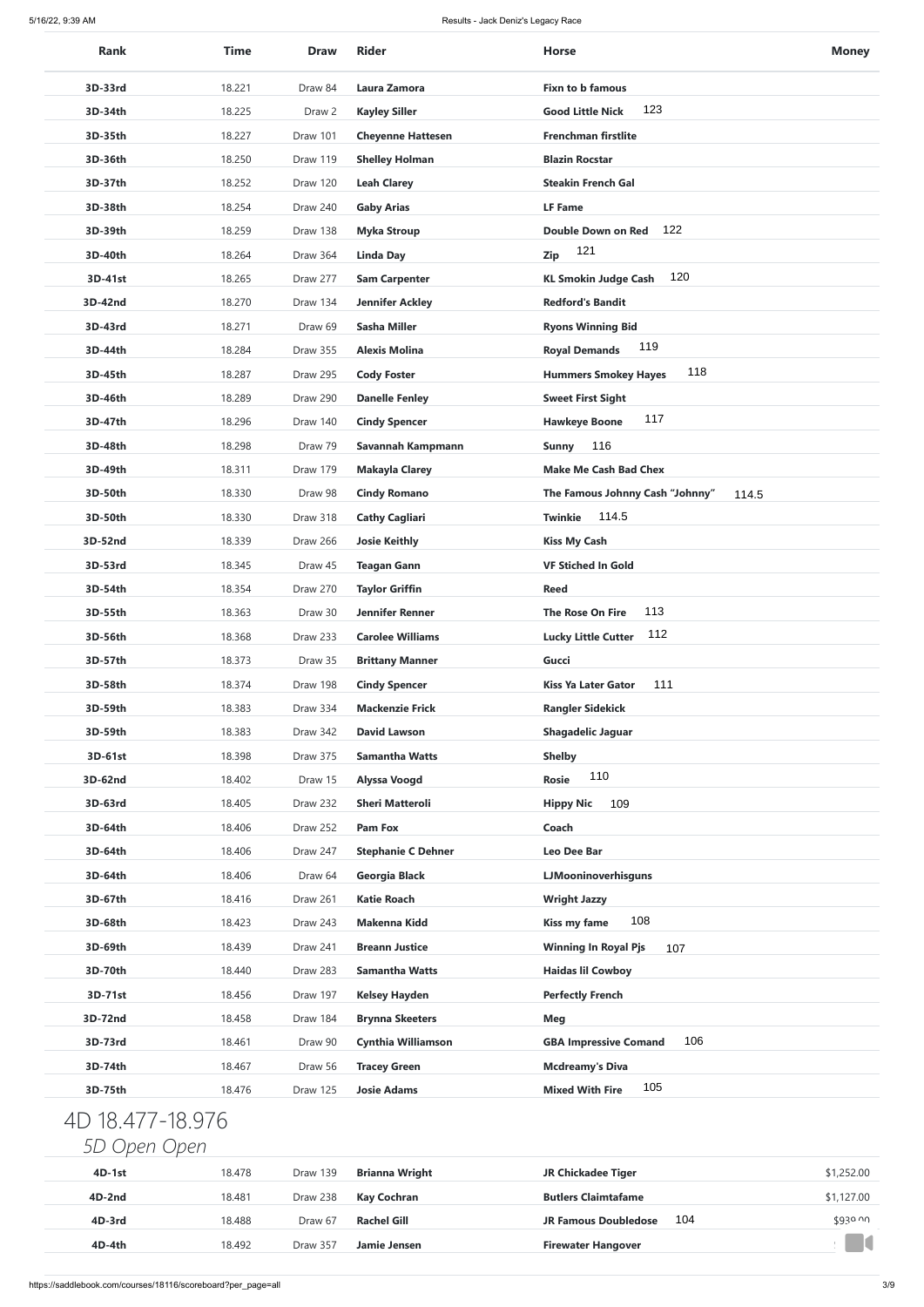| <b>Rank</b> | <b>Time</b> | <b>Draw</b> | <b>Rider</b>                | <b>Horse</b>                      | <b>Money</b> |
|-------------|-------------|-------------|-----------------------------|-----------------------------------|--------------|
| 4D-5th      | 18.495      | Draw 107    | <b>Shelley Decker</b>       | <b>Eye Adora</b>                  | \$626.00     |
| 4D-6th      | 18.498      | Draw 121    | <b>Brynn Cassidy</b>        | <b>All Fame No Bully</b>          | \$501.00     |
| 4D-7th      | 18.511      | Draw 299    | <b>Robin B Lowe-Crowder</b> | <b>FLF Judge Me Cash</b>          | \$376.00     |
| 4D-8th      | 18.522      | Draw 74     | <b>Alyssa Voogd</b>         | 103<br><b>Ruby</b>                | \$250.00     |
| 4D-9th      | 18.526      | Draw 176    | <b>Lynn Novi</b>            | 101.5<br><b>Ms Misty Mixer</b>    | \$204.00     |
| 4D-9th      | 18.526      | Draw 149    | <b>Jaimie Palmer</b>        | 101.5<br>Annie                    | \$204.00     |
| 4D-11th     | 18.527      | Draw 19     | <b>Shealynn Bianchi</b>     | JF Easy Fame                      |              |
| 4D-12th     | 18.530      | Draw 341    | <b>Nicole Donley</b>        | <b>Shaken Firewater</b>           |              |
| 4D-13th     | 18.532      | Draw 188    | <b>Vicky Collins</b>        | 100<br><b>Flomaster</b>           |              |
| 4D-14th     | 18.537      | Draw 34     | <b>Cynthia Williamson</b>   | 99<br><b>Fairlea Shades OGray</b> |              |
| 4D-15th     | 18.547      | Draw 89     | <b>Chris Bruns</b>          | 98<br><b>SR Reveille</b>          |              |
| 4D-15th     | 18.547      | Draw 158    | <b>Faby Arias</b>           | <b>LF Raise Your Fame</b>         |              |
| 4D-17th     | 18.550      | Draw 280    | <b>Lavonne Woods</b>        | 97<br><b>Fancy</b>                |              |
| 4D-17th     | 18.550      | Draw 42     | <b>Serena Bowman</b>        | <b>Jessie</b>                     |              |
|             |             |             |                             |                                   |              |
| 4D-19th     | 18.576      | Draw 306    | Lexi Miranda                | <b>Warrens Friend</b><br>96       |              |
| 4D-20th     | 18.585      | Draw 393    | <b>Caitlyn Wood</b>         | <b>Ro Tickle My Fancy</b><br>95   |              |
| 4D-21st     | 18.591      | Draw 85     | <b>Jennifer Sites</b>       | <b>Parker</b>                     |              |
| 4D-22nd     | 18.604      | Draw 395    | <b>David Lawson</b>         | <b>Fairlea Sassy Lolita</b>       |              |
| 4D-23rd     | 18.610      | Draw 237    | <b>Alicia Pecora</b>        | 94<br>Anita Jean                  |              |
| 4D-24th     | 18.613      | Draw 123    | Deja Vue                    | <b>Blushing Free Bug</b><br>93    |              |
| 4D-25th     | 18.617      | Draw 263    | <b>Heidi Boneck</b>         | <b>Garbanzos On Fire</b>          |              |
| 4D-26th     | 18.637      | Draw 362    | <b>Ashley Ferguson</b>      | 92<br><b>Msr Joker Shine</b>      |              |
| 4D-27th     | 18.644      | Draw 262    | <b>Erin McClure</b>         | <b>Remedy's Lucky Streak</b>      |              |
| 4D-28th     | 18.653      | Draw 361    | <b>Janette Sundstedt</b>    | NotThrowNAwayMyShot               |              |
| 4D-29th     | 18.669      | Draw 288    | <b>Kaillee Hamre</b>        | 91<br><b>Frosted Lil Bug</b>      |              |
| 4D-30th     | 18.673      | Draw 219    | <b>Rosie Saabye</b>         | <b>Buttercup</b>                  |              |
| 4D-31st     | 18.679      | Draw 272    | <b>Debbi Rossi</b>          | <b>Smart Taffinic</b>             |              |
| 4D-32nd     | 18.680      | Draw 146    | Sandra Sirizzotti           | <b>Cielo Chex mate</b>            |              |
| 4D-33rd     | 18.683      | Draw 57     | <b>Jaycee David</b>         | <b>DC French Playboy</b>          |              |
| 4D-34th     | 18.684      | Draw 260    | <b>Nannette Schumacher</b>  | <b>Easy</b>                       |              |
| 4D-35th     | 18.695      | Draw 142    | <b>Krystle Wolcott</b>      | 90<br><b>Dusty</b>                |              |
| 4D-36th     | 18.700      | Draw 293    | <b>Zarek McPherson</b>      | AA GUYS GOLD LADY                 |              |
| 4D-37th     | 18.744      | Draw 189    | <b>Jess Hull</b>            | <b>Notorious Hero "Digger"</b>    |              |
| 4D-38th     | 18.751      | Draw 29     | Jennifer Jeude              | 89<br>Hooch                       |              |
| 4D-39th     | 18.765      | Draw 22     | <b>Josey Foscalina</b>      | <b>TEE JS CURLY</b>               |              |
| 4D-40th     | 18.769      | Draw 75     | <b>Kiki Yaron</b>           | <b>Majestic Vintage</b>           |              |
| 4D-41st     | 18.774      | Draw 155    | <b>Fallon Crist</b>         | <b>Awesome Deck Of Cash</b>       |              |
| 4D-42nd     | 18.782      | Draw 55     | <b>Tammie Butler</b>        | 88<br><b>KP Rocky</b>             |              |
| 4D-43rd     | 18.787      | Draw 105    | <b>Jaclyn Cole</b>          | <b>Stockings and Bonds</b>        |              |
| 4D-44th     | 18.789      | Draw 194    | <b>Krystle Wolcott</b>      | 87<br><b>Win Calls The Heart</b>  |              |
| 4D-45th     | 18.791      | Draw 224    | <b>Vicky Egar-Klein</b>     | <b>Muddy Girl</b>                 |              |
| 4D-46th     | 18.792      | Draw 52     | <b>Diane Adams</b>          | 86<br><b>Smart Alec Buddy</b>     |              |
| 4D-47th     | 18.793      | Draw 329    | <b>Addison Jones</b>        | Paso                              |              |
| 4D-48th     | 18.814      | Draw 23     | Georgia Black               | <b>VF Fancy Pants</b>             |              |
| 4D-49th     | 18.817      | Draw 58     | <b>Shannon Linney</b>       | 85<br><b>Jacks Alright</b>        |              |
| 4D-50th     | 18.841      | Draw 181    | <b>Kelly Munk</b>           | 84<br><b>Wiggle It Jiggle It</b>  |              |
| 4D-51st     | 18.842      | Draw 48     | <b>Alisha Mackey</b>        | <b>Chicken</b><br>83              |              |
| 4D-52nd     | 18.848      | Draw 118    | <b>Sabrina Boyer</b>        | <b>Smokin Peppy Dash</b>          |              |
| 4D-52nd     | 18.848      | Draw 286    | <b>Cassandra Jones</b>      | 82<br>Fergie                      |              |
| 4D-54th     | 18.862      | Draw 337    | <b>Dee Hendricks</b>        | <b>Baily's with a twist</b><br>81 |              |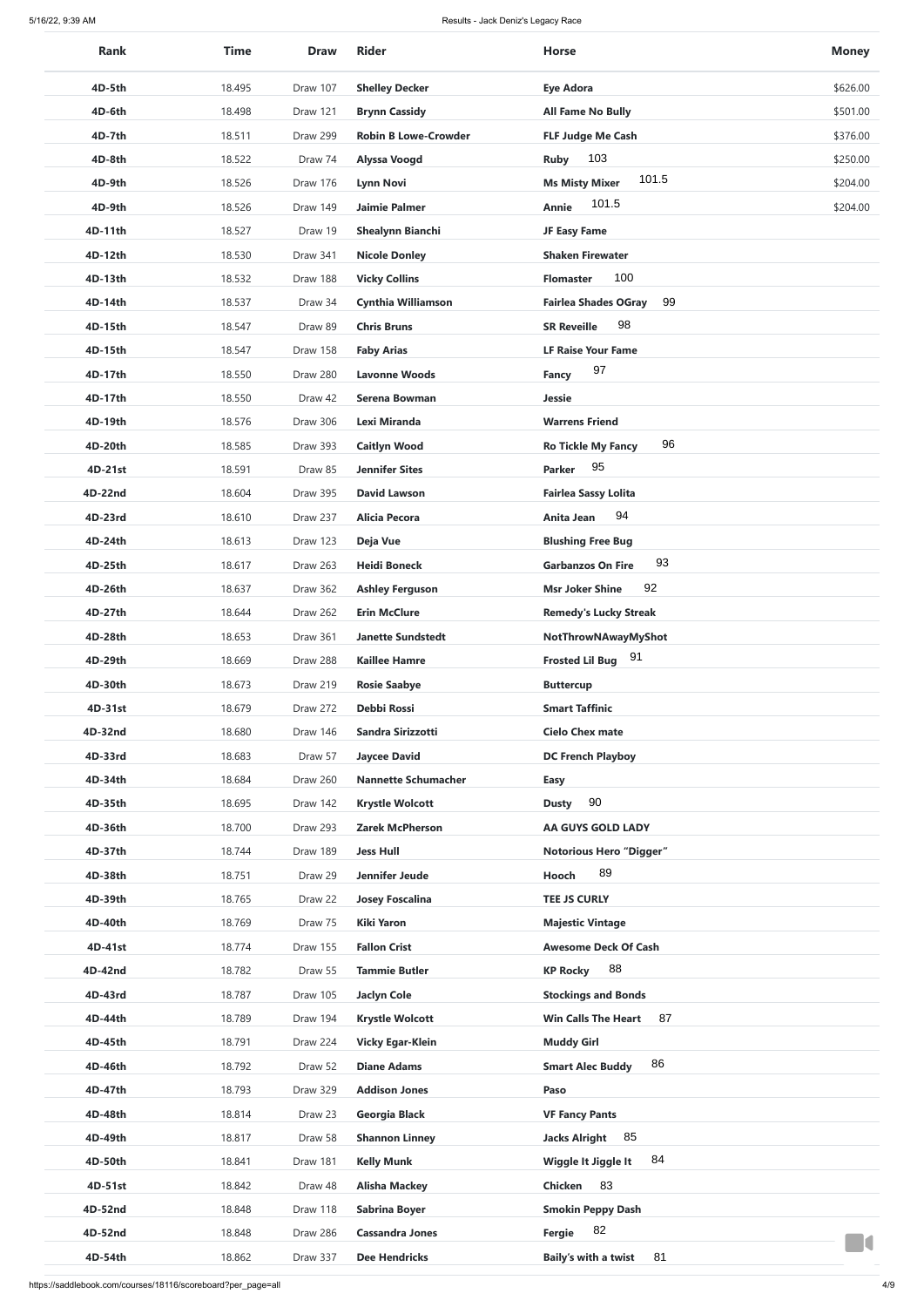| <b>Rank</b> | <b>Time</b> | <b>Draw</b> | <b>Rider</b>                | <b>Horse</b>                         | <b>Money</b> |
|-------------|-------------|-------------|-----------------------------|--------------------------------------|--------------|
| 4D-55th     | 18.863      | Draw 59     | <b>Hunter Gilson</b>        | 80<br><b>Dashalilbitfurther</b>      |              |
| 4D-56th     | 18.864      | Draw 16     | <b>Cindy Romano</b>         | 79<br>Ruby                           |              |
| 4D-57th     | 18.885      | Draw 344    | <b>Elizabeth Lensing</b>    | 78<br><b>Notice My Shiner</b>        |              |
| 4D-58th     | 18.892      | Draw 324    | <b>Maia Mayer</b>           | 77<br><b>Tomcats MVP</b>             |              |
| 4D-59th     | 18.902      | Draw 257    | <b>Sharra Deniz</b>         | 76<br>Vayderator                     |              |
| 4D-60th     | 18.906      | Draw 309    | <b>Lacey Robinson</b>       | <b>Featurin The Royalty</b>          |              |
| 4D-61st     | 18.919      | Draw 207    | <b>Allie Howard</b>         | <b>RGR Roxey</b>                     |              |
| 4D-62nd     | 18.922      | Draw 360    | <b>Lindsey Walker</b>       | 75<br><b>Phrench Phame</b>           |              |
| 4D-62nd     | 18.922      | Draw 43     | <b>Victoria Rosa</b>        | <b>Terrible Turbo</b>                |              |
| 4D-64th     | 18.929      | Draw 210    | <b>Nicolette Keithly</b>    | <b>Perks Cash Hustler</b>            |              |
| 4D-64th     | 18.929      | Draw 386    | <b>Pamela Ivicevich</b>     | <b>NC</b><br><b>Pistol Pakn Whiz</b> |              |
| 4D-66th     | 18.931      | Draw 47     | <b>Jennifer Jones</b>       | 74<br><b>A Famous French Lady</b>    |              |
| 4D-67th     | 18.935      | Draw 292    | <b>Shannan Alvis</b>        | <b>Freckle Chex Cowgirl</b>          |              |
| 4D-68th     | 18.942      | Draw 172    | <b>Tina Hermann</b>         | 73<br><b>Hickorys Slick Pick</b>     |              |
| 4D-69th     | 18.943      | Draw 112    | <b>Becky Nelson</b>         | <b>TBR Suns of Anarchy</b>           |              |
| 4D-70th     | 18.946      | Draw 137    | <b>Heidi Boneck</b>         | 72<br><b>Badger Twistn Chex</b>      |              |
| 4D-70th     | 18.946      | Draw 209    | <b>Trinity Crenshaw</b>     | <b>Red</b>                           |              |
| 4D-72nd     | 18.963      | Draw 175    | <b>Ty Hathaway</b>          | 71<br><b>Firewater Brave</b>         |              |
| 4D-73rd     | 18.965      | Draw 211    | <b>Serena Mccann Morris</b> | 70<br><b>DW I Eat Cash</b>           |              |
| 4D-74th     | 18.973      | Draw 345    | <b>Lynda Lance</b>          | <b>Busy Freckled Catt</b>            |              |

## 5D 18.977 to end *5D Open Open*

| 4D-55th                          | 18.863 | Draw 59  | <b>Hunter Gilson</b>        | 80<br><b>Dashalilbitfurther</b>          |          |
|----------------------------------|--------|----------|-----------------------------|------------------------------------------|----------|
| 4D-56th                          | 18.864 | Draw 16  | <b>Cindy Romano</b>         | 79<br><b>Ruby</b>                        |          |
| 4D-57th                          | 18.885 | Draw 344 | <b>Elizabeth Lensing</b>    | 78<br><b>Notice My Shiner</b>            |          |
| 4D-58th                          | 18.892 | Draw 324 | <b>Maia Mayer</b>           | 77<br><b>Tomcats MVP</b>                 |          |
| 4D-59th                          | 18.902 | Draw 257 | <b>Sharra Deniz</b>         | 76<br>Vayderator                         |          |
| 4D-60th                          | 18.906 | Draw 309 | <b>Lacey Robinson</b>       | <b>Featurin The Royalty</b>              |          |
| 4D-61st                          | 18.919 | Draw 207 | <b>Allie Howard</b>         | <b>RGR Roxey</b>                         |          |
| 4D-62nd                          | 18.922 | Draw 360 | <b>Lindsey Walker</b>       | 75<br><b>Phrench Phame</b>               |          |
| 4D-62nd                          | 18.922 | Draw 43  | <b>Victoria Rosa</b>        | <b>Terrible Turbo</b>                    |          |
| 4D-64th                          | 18.929 | Draw 210 | <b>Nicolette Keithly</b>    | <b>Perks Cash Hustler</b>                |          |
| 4D-64th                          | 18.929 | Draw 386 | <b>Pamela Ivicevich</b>     | <b>NC</b><br><b>Pistol Pakn Whiz</b>     |          |
| 4D-66th                          | 18.931 | Draw 47  | <b>Jennifer Jones</b>       | 74<br><b>A Famous French Lady</b>        |          |
| 4D-67th                          | 18.935 | Draw 292 | <b>Shannan Alvis</b>        | <b>Freckle Chex Cowgirl</b>              |          |
| 4D-68th                          | 18.942 | Draw 172 | <b>Tina Hermann</b>         | 73<br><b>Hickorys Slick Pick</b>         |          |
| 4D-69th                          | 18.943 | Draw 112 | <b>Becky Nelson</b>         | <b>TBR Suns of Anarchy</b>               |          |
| 4D-70th                          | 18.946 | Draw 137 | <b>Heidi Boneck</b>         | 72<br><b>Badger Twistn Chex</b>          |          |
| 4D-70th                          | 18.946 | Draw 209 | <b>Trinity Crenshaw</b>     | <b>Red</b>                               |          |
| 4D-72nd                          | 18.963 | Draw 175 | <b>Ty Hathaway</b>          | 71<br><b>Firewater Brave</b>             |          |
| 4D-73rd                          | 18.965 | Draw 211 | <b>Serena Mccann Morris</b> | 70<br><b>DW I Eat Cash</b>               |          |
| 4D-74th                          | 18.973 | Draw 345 | <b>Lynda Lance</b>          | <b>Busy Freckled Catt</b>                |          |
| 5D 18.977 to end<br>5D Open Open |        |          |                             |                                          |          |
| 5D-1st                           | 18.983 | Draw 53  | <b>Madison Syres</b>        | 69<br><b>The Last Big Frost</b>          | \$939.00 |
| 5D-2nd                           | 18.984 | Draw 94  | <b>Jennifer Breiner</b>     | 68<br><b>Rooster Freckles Bar</b>        | \$845.00 |
| 5D-3rd                           | 18.988 | Draw 305 | <b>Kaillee Hamre</b>        | Lux                                      | \$704.00 |
| 5D-4th                           | 18.995 | Draw 304 | <b>Ashlee Owen</b>          | <b>LMP Rednwhite Lilly</b>               | \$587.00 |
| 5D-5th                           | 19.008 | Draw 264 | <b>Trinity Crenshaw</b>     | <b>Scooter</b>                           | \$470.00 |
| 5D-6th                           | 19.011 | Draw 171 | <b>Seronica Biggs</b>       | 67<br><b>Shakira</b>                     | \$376.00 |
| 5D-7th                           | 19.021 | Draw 191 | <b>Sharra Deniz</b>         | 66<br><b>Flingin Fame 37</b>             | \$282.00 |
| 5D-8th                           | 19.029 | Draw 215 | Debbi Rossi                 | <b>Clint Cajun Walker</b>                | \$188.00 |
| 5D-9th                           | 19.039 | Draw 311 | <b>Cali White</b>           | <b>Snikers</b>                           | \$164.00 |
| 5D-10th                          | 19.044 | Draw 113 | <b>Alyssa Watkins</b>       | <b>SCFR Cracklin Rosie</b>               | \$141.00 |
| 5D-11th                          | 19.047 | Draw 11  | <b>Makenna Baker</b>        | <b>DCC Maxi Pick</b>                     |          |
| 5D-11th                          | 19.047 | Draw 4   | <b>Janae Hoy</b>            | 65<br><b>Reys Titan</b>                  |          |
| 5D-13th                          | 19.093 | Draw 348 | <b>Taylor Selby</b>         | <b>Whiffleberry Slim</b>                 |          |
| 5D-14th                          | 19.105 | Draw 102 | <b>Georgia Black</b>        | <b>LJStormyTaFame</b>                    |          |
| 5D-15th                          | 19.140 | Draw 239 | <b>Coleen Williams</b>      | <b>GUYS MISSED DIAMOND</b>               |          |
| 5D-16th                          | 19.142 | Draw 368 | <b>Jill Eaton</b>           | 64<br><b>Chex Out The Cash</b>           |          |
| 5D-17th                          | 19.182 | Draw 382 | <b>Jaden Cowan</b>          | <b>RSL Dashin Eddie</b>                  |          |
| 5D-18th                          | 19.191 | Draw 108 | <b>Emily Torvik</b>         | 63<br>Ima Flyin Frenchman                |          |
| 5D-19th                          | 19.227 | Draw 46  | <b>Jacqueline Cooley</b>    | <b>Scoots Risky Business</b>             |          |
| 5D-20th                          | 19.233 | Draw 213 | <b>Tawnya Masse</b>         | <b>Go Power Lena</b><br>62               |          |
| 5D-21st                          | 19.238 | Draw 5   | <b>Hope Woolbert</b>        | 61<br><b>Dream</b>                       |          |
| 5D-22nd                          | 19.239 | Draw 296 | <b>Quinnley Robinson</b>    | <b>Metallics Skunk</b>                   |          |
| 5D-22nd                          | 19.239 | Draw 255 | <b>Jackie Fitzgerald</b>    | Ollie                                    |          |
| 5D-24th                          | 19.242 | Draw 310 | <b>Angie Hardin</b>         | 60<br><b>Borrowing Troubles, "Gronk"</b> |          |
| 5D-25th                          | 19.244 | Draw 162 | <b>Stormie Shores</b>       | 59<br><b>Dashinforcandy</b>              |          |
| 5D-26th                          | 19.249 | Draw 367 | <b>Marie Borgman</b>        | <b>Rocket Fire Ta Fame</b>               |          |
| 5D-27th                          | 19.256 | Draw 186 | <b>Milla Mendoza</b>        | Nic un dunit                             | H        |
|                                  |        |          |                             |                                          |          |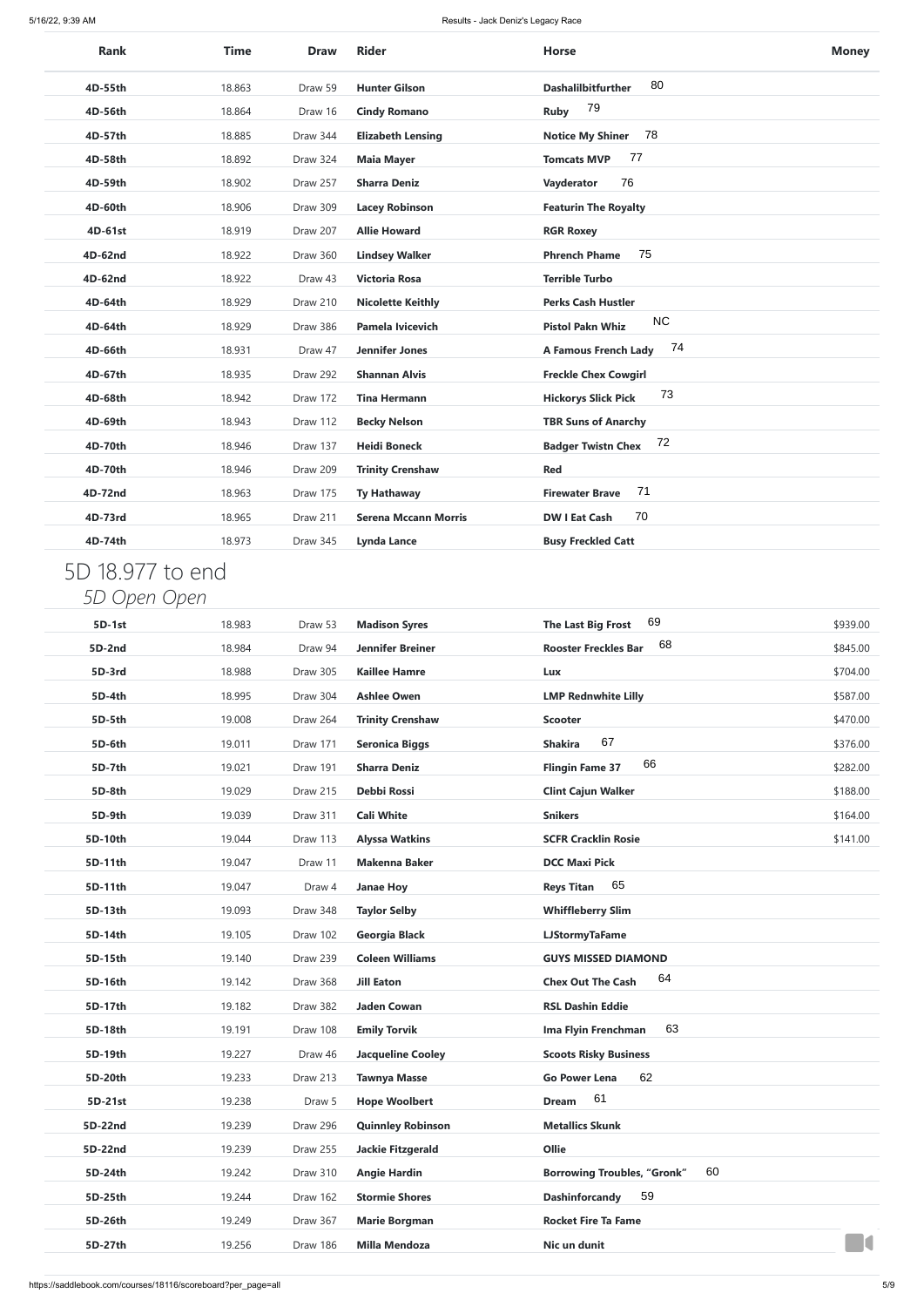| <b>Rank</b>        | <b>Time</b>      | <b>Draw</b>         | <b>Rider</b>                               | <b>Horse</b>                                     | <b>Money</b> |
|--------------------|------------------|---------------------|--------------------------------------------|--------------------------------------------------|--------------|
| 5D-28th            | 19.264           | Draw 320            | <b>Jenae Mertens</b>                       | <b>Lonestar Margarita</b>                        |              |
| 5D-29th            | 19.280           | Draw 371            | <b>Shannan Alvis</b>                       | JS Mr Jazz                                       |              |
| 5D-30th            | 19.287           | Draw 128            | <b>KCee Boneck</b>                         | 58<br>TJ                                         |              |
| 5D-31st            | 19.303           | Draw 401            | <b>Alyssa Molina</b>                       | <b>Brandy Boonsmart</b>                          |              |
| 5D-32nd            | 19.313           | Draw 73             | <b>Allison Ferrasci</b>                    | <b>My Stars R Electric (Harper)</b>              |              |
| 5D-33rd            | 19.321           | Draw 199            | <b>Pamela Scheer</b>                       | 57<br><b>CADILLACS N LIONS</b>                   |              |
| 5D-34th            | 19.343           | Draw 246            | <b>Sarah Clarey</b>                        | <b>Frost Da Firewater</b>                        |              |
| 5D-34th            | 19.343           | Draw 180            | <b>Sharon Pettay</b>                       | 56<br><b>Miss Doc Bar Charm</b>                  |              |
| 5D-36th            | 19.347           | Draw 28             | <b>Keirra Felton</b>                       | 55<br><b>Flash</b>                               |              |
| 5D-37th            | 19.351           | Draw 26             | <b>Rylie Bryant</b>                        | <b>RIP</b>                                       |              |
| 5D-38th            | 19.356           | Draw 399            | <b>Chelsea Mclaughlin</b>                  | <b>Sheza Snazzy Chick</b>                        |              |
| 5D-39th            | 19.362           | Draw 127            | <b>Laurie Riolo</b>                        | 54<br>A Dare Spark                               |              |
| 5D-40th            | 19.374           | Draw 61             | <b>Katy Sannar</b>                         | Snip                                             |              |
| 5D-41st            | 19.405           | Draw 178            | <b>Tiffany Balderas</b>                    | <b>Pretty and Reckless</b>                       |              |
| 5D-42nd            | 19.423           | Draw 62             | <b>Jodine Manner</b>                       | Cajun                                            |              |
| 5D-43rd            | 19.434           | Draw 76             | <b>Stephanie Cockrill</b>                  | <b>Paint Me Wicked</b>                           |              |
| 5D-44th            | 19.443           | Draw 370            | <b>Kati Hallmark</b>                       | <b>Viper</b>                                     |              |
| 5D-45th            | 19.474           | Draw 18             | <b>Jan Reis</b>                            | <b>Destiny</b>                                   |              |
| 5D-46th            | 19.480           | Draw 227            | <b>Jennifer Bonesteel</b>                  | Justa flying oak                                 |              |
| 5D-47th            | 19.496           | Draw 294            | <b>Alyssa Molina</b>                       | <b>What A Go Tyra</b><br>52                      |              |
| 5D-48th            | 19.503           | Draw 325            | <b>Jill Eaton</b>                          | 51<br><b>Dyna's Scooter Bar</b>                  |              |
| 5D-49th            | 19.513           | Draw 33             | <b>Alyssa Watkins</b>                      | <b>Lil Man Charlie</b>                           |              |
| 5D-50th            | 19.519           | Draw 202            | <b>Paisley Dornan</b>                      | 50<br><b>Band of Fame</b>                        |              |
| 5D-51st            | 19.528           | Draw 312            | <b>Lexi Nancy</b>                          | <b>Evel Keneval Bar</b>                          |              |
| 5D-52nd            | 19.535           | Draw 314            | <b>Sheri Alexander</b>                     | <b>Chickles my Face</b>                          |              |
| 5D-53rd            | 19.537           | Draw 376            | <b>David Lawson</b>                        | <b>Digger</b>                                    |              |
| 5D-54th            | 19.540           | Draw 44             | <b>Alexandra Walker</b>                    | <b>Indiana Jones</b>                             |              |
| 5D-55th            | 19.553           | Draw 68             | <b>Melinda Ray</b>                         | <b>JT Blue Bailey</b>                            |              |
| 5D-56th            | 19.556           | Draw 350            | <b>Taya Leforce</b>                        | <b>Red</b>                                       |              |
| 5D-57th            | 19.559           | Draw 97             | <b>Jacqueline Cooley</b>                   | <b>Heza Smooth Operator</b>                      |              |
| 5D-58th            | 19.583           | Draw 303            | <b>David Lawson</b>                        | <b>Frosted French Gold</b>                       |              |
| 5D-59th            | 19.600           | Draw 289            | <b>Maia Mayer</b>                          | 79<br><b>Shes Maid of Gold</b><br>48             |              |
| 5D-60th            | 19.620           | Draw 77             | <b>Ava Syres</b>                           | <b>Cruiser</b><br>47                             |              |
| 5D-61st<br>5D-62nd | 19.629<br>19.636 | Draw 203<br>Draw 20 | <b>Sam Carpenter</b><br><b>Riley Bitle</b> | <b>Dashin For Buxx</b><br>46<br><b>Miss Jess</b> |              |
| 5D-63rd            | 19.639           | Draw 248            | <b>Codee Herrick</b>                       | <b>DMAC Spoontific</b>                           |              |
| 5D-64th            | 19.658           | Draw 129            | <b>Joyce Williams</b>                      | 45<br>Ima Streakin Cash                          |              |
| 5D-65th            | 19.685           | Draw 10             | <b>Tatum Underhill</b>                     | <b>Eleanor</b><br>44                             |              |
| 5D-66th            | 19.692           | Draw 41             | <b>Teri Silva</b>                          | 43<br><b>Lucky Patch of Fame</b>                 |              |
| 5D-67th            | 19.747           | Draw 164            | <b>Kisha Justice</b>                       | 42<br><b>KM Oso French</b>                       |              |
| 5D-68th            | 19.778           | Draw 153            | <b>Deborah Damonte</b>                     | 41<br><b>Hawks Kachina Lass</b>                  |              |
| 5D-69th            | 19.785           | Draw 229            | <b>Judy Hayes</b>                          | 40<br><b>Peppy Boone Shine</b>                   |              |
| 5D-70th            | 19.797           | Draw 356            | <b>Maia Mayer</b>                          | <b>Red Hot N Stylin</b><br>39                    |              |
| 5D-71st            | 19.831           | Draw 340            | <b>Lorie Faught</b>                        | celestial cash combo                             |              |
| 5D-72nd            | 19.857           | Draw 327            | <b>Kaillee Hamre</b>                       | 38<br><b>Speedys Special Lady</b>                |              |
| 5D-73rd            | 19.865           | Draw 37             | <b>Paula Hammett</b>                       | <b>Doc</b>                                       |              |
| 5D-74th            | 19.873           | Draw 274            | <b>Rosie Saabye</b>                        | <b>CB Joker</b>                                  |              |
| 5D-75th            | 19.879           | Draw 190            | <b>Josie Adams</b>                         | <b>Tigger Zippen Slowly</b><br>37                |              |
| 5D-76th            | 19.883           | Draw 103            | <b>Kim Moretti</b>                         | <b>Kitty</b>                                     |              |
| 5D-77th            | 19.899           | Draw 99             | <b>Emma Denno</b>                          | Good stuff                                       |              |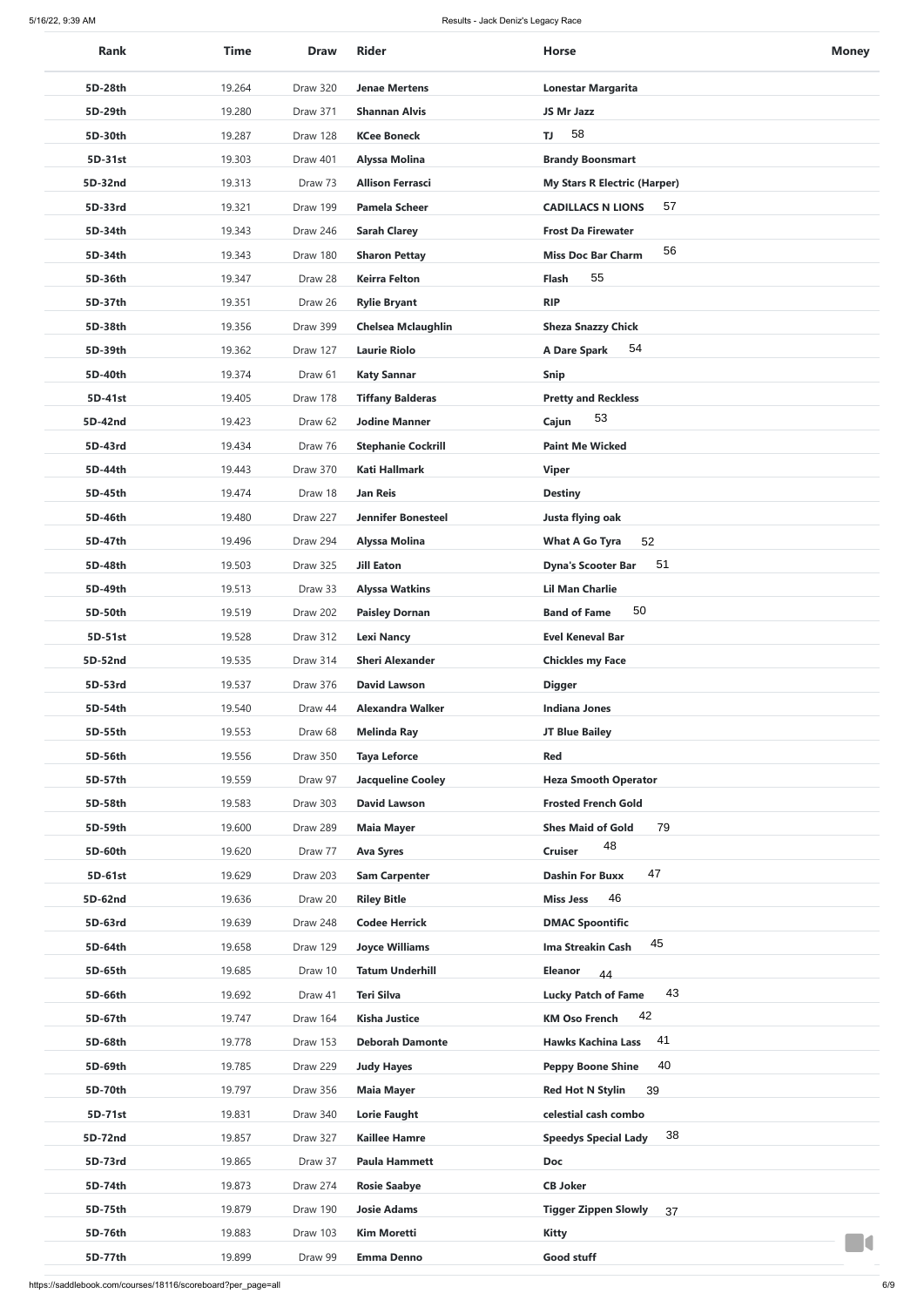| <b>Rank</b> | <b>Time</b>    | <b>Draw</b> | <b>Rider</b>                  | <b>Horse</b>                                              | <b>Money</b> |
|-------------|----------------|-------------|-------------------------------|-----------------------------------------------------------|--------------|
| 5D-78th     | 19.912         | Draw 70     | <b>Shannon Shade</b>          | <b>Strippin Six Gears</b>                                 |              |
| 5D-79th     | 19.952         | Draw 302    | <b>Jackie Baxton</b>          | <b>Mouse</b>                                              |              |
| 5D-80th     | 19.959         | Draw 21     | <b>Katie Adams</b>            | <b>Chillie</b>                                            |              |
| 5D-81st     | 19.977         | Draw 389    | <b>Stella Aleman</b>          | <b>Tommy</b>                                              |              |
| 5D-82nd     | 19.983         | Draw 54     | <b>Candie Voogd</b>           | 36<br><b>JF FAMEISEASYONAJET</b>                          |              |
| 5D-83rd     | 19.987         | Draw 163    | <b>Emma Ekberg</b>            | Silver dollar                                             |              |
| 5D-84th     | 20.041         | Draw 39     | <b>Mikayla Woolsey</b>        | <b>Judges Brew</b>                                        |              |
| 5D-85th     | 20.099         | Draw 200    | <b>Cassie Armstead</b>        | <b>Kita</b>                                               |              |
| 5D-86th     | 20.121         | Draw 251    | <b>Krystle Wolcott</b>        | 35<br>Hair pin gator                                      |              |
| 5D-87th     | 20.165         | Draw 60     | <b>Dondi Fashing</b>          | <b>Cruz Ta First</b>                                      |              |
| 5D-88th     | 20.288         | Draw 32     | <b>Tiana Shusta</b>           | <b>Arrow</b>                                              |              |
| 5D-89th     | 20.364         | Draw 365    | <b>Laci Nelmes</b>            | <b>Popsicle</b>                                           |              |
| 5D-90th     | 20.411         | Draw 259    | <b>Shellie Kerr</b>           | <b>Royal Bullionaire 34</b>                               |              |
| 5D-91st     | 20.429         | Draw 14     | <b>Angela Stafford</b>        | <b>Nick</b>                                               |              |
| 5D-92nd     | 20.481         | Draw 346    | <b>Alexis Kruchin- Mcmath</b> | Zora                                                      |              |
| 5D-93rd     | 20.486         | Draw 193    | <b>Jennifer Ackley</b>        | <b>Reno's Royal Chic</b>                                  |              |
| 5D-94th     | 20.497         | Draw 254    | <b>Tiffany Balderas</b>       | <b>Sittin Pretty</b>                                      |              |
| 5D-95th     | 20.511         | Draw 326    | <b>Kati Hallmark</b>          | <b>Little Camisa Cat</b>                                  |              |
| 5D-96th     | 20.582         | Draw 86     | <b>Tiana Shusta</b>           |                                                           |              |
| 5D-97th     | 20.590         |             |                               | Lucy                                                      |              |
|             |                | Draw 317    | <b>Caleigh Wilkes</b>         | <b>Never Hit Seventeen</b>                                |              |
| 5D-98th     | 20.601         | Draw 165    | <b>Rosie Saabye</b>           | <b>DSR Playin It Smart</b>                                |              |
| 5D-99th     | 20.636         | Draw 1      | <b>Kathy Davis</b>            | <b>Dusty</b>                                              |              |
| 5D-100th    | 20.707         | Draw 182    | <b>Breann Justice</b>         | <b>Six French Moons 33</b>                                |              |
| 5D-101st    | 20.716         | Draw 145    | <b>Coleen Williams</b>        | <b>TULEES FAMOUS</b>                                      |              |
| 5D-102nd    | 20.792         | Draw 12     | <b>Josey Ames</b>             | Curry 32                                                  |              |
| 5D-103rd    | 20.940         | Draw 250    | <b>Makenzie Mills</b>         | Lexie 31                                                  |              |
| 5D-104th    | 21.022         | Draw 387    | <b>Karena Mayer</b>           | <b>Buckaroo Louie</b> 30                                  |              |
| 5D-105th    | 21.066         | Draw 111    | <b>Jaycee David</b>           | <b>FLYINGINCHAMPAGNE</b>                                  |              |
| 5D-106th    | 21.153         | Draw 381    | <b>Alexandra Hundley</b>      | Juice 0                                                   |              |
| 5D-107th    | 21.284         | Draw 316    | <b>Savanah Gulden</b>         | Voodoo                                                    |              |
| 5D-108th    | 21.438         | Draw 256    | <b>Brynna Skeeters</b>        | Flash me that cash - Rico                                 |              |
| 5D-109th    | 21.549         | Draw 349    | <b>Josie Abbate</b>           | 29<br><b>Blue Duck</b>                                    |              |
| 5D-110th    | 21.569         | Draw 372    | <b>Stevie Bidwell</b>         | <b>Squirly</b>                                            |              |
| 5D-111th    | 21.806         | Draw 245    | <b>Julie Tumino</b>           | Bacardi 28                                                |              |
| 5D-112th    | 22.044         | Draw 51     | <b>Ashley Robertson</b>       | AA LEFTYS FRENCH KISS<br>$\overline{2}$<br>$\overline{7}$ |              |
| 5D-113th    | 23.305         | Draw 339    | <b>Saige Risner</b>           | <b>Spade</b>                                              |              |
| 5D-114th    | 23.641         | Draw 392    | <b>Falyn Owen</b>             | <b>Zeppelin</b>                                           |              |
| 5D-115th    | 23.673         | Draw 352    | <b>Amy Ericksen</b>           | <b>Wiley</b>                                              |              |
| 5D-116th    | 24.028         | Draw 96     | <b>Amanda Cimino</b>          | Sonny's last snowflake                                    |              |
| 5D-117th    | 25.576         | Draw 338    | <b>Lauren Cochran</b>         | <b>Kalowey</b>                                            |              |
| 5D-118th    | 26.550         | Draw 38     | <b>Tamitha Chrisman</b>       | <b>Pierre Guy</b>                                         |              |
| 5D-119th    | 34.032         | Draw 222    | <b>Stormie Shores</b>         | <b>KC Famous Cooper</b> 26                                |              |
| 5D-120th    | 37.618         | Draw 87     | <b>Susie Gunter</b>           | Circle Again 25                                           |              |
| 73 No Times |                |             |                               |                                                           |              |
|             | 13.565 No Time | Draw 220    | <b>Shannon Ginochio</b>       | <b>Bert Scootnboogie</b><br>24                            |              |
|             | 17.257 No Time | Draw 278    | <b>Kay Cochran</b>            | <b>Kiss Me Rosita</b>                                     |              |
|             | 17.466 No Time | Draw 383    | <b>Karen Gleason</b>          | <b>Mobetta Fame</b>                                       |              |
|             | 17.544 No Time | Draw 234    | <b>Kayla Nichol</b>           | <b>Especial Wild Child</b> 23                             |              |
|             | 17.582 No Time | Draw 228    | <b>Cathey Vallerga</b>        | 22<br><b>Smoken Peponita Doc</b>                          |              |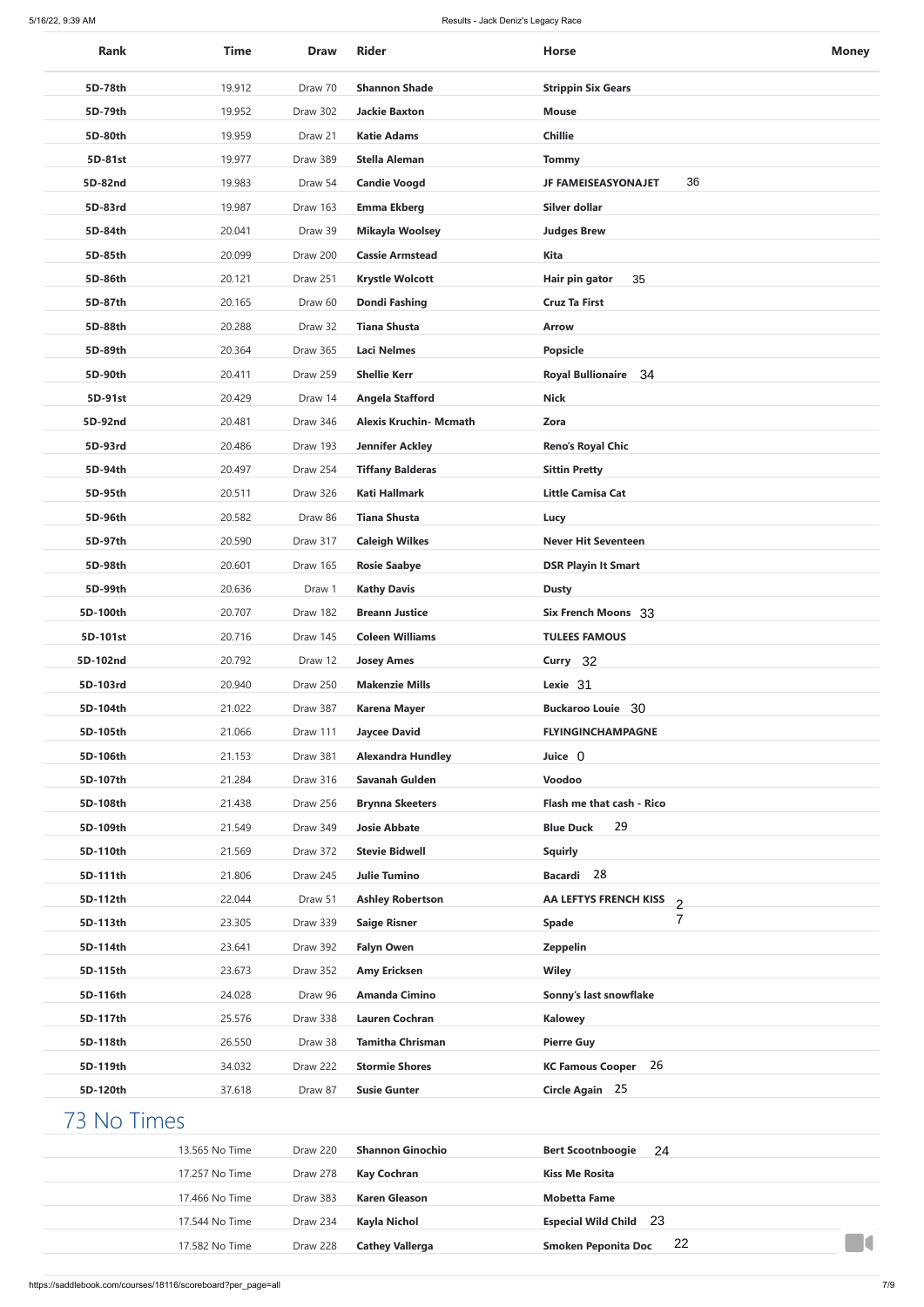| <b>Rank</b> | <b>Time</b>    | <b>Draw</b> | <b>Rider</b>                                  | <b>Horse</b>                         | <b>Money</b> |
|-------------|----------------|-------------|-----------------------------------------------|--------------------------------------|--------------|
|             | 17.614 No Time | Draw 8      | <b>Cheyenne Hattesen</b>                      | <b>Fairlea Steady Gun</b>            |              |
|             | 17.618 No Time | Draw 313    | <b>Ali Anton</b>                              | Hopedersgininheaven                  |              |
|             | 17.722 No Time | Draw 173    | <b>Shelley Holman</b>                         | <b>Red Hot N Burnin</b>              |              |
|             | 17.790 No Time | Draw 379    | <b>Megan Sprague</b>                          | <b>JW Itolduso</b>                   |              |
|             | 17.818 No Time | Draw 307    | <b>Kim Hetrick</b>                            | 21<br><b>Rockstar Roadie</b>         |              |
|             | 17.891 No Time | Draw 106    | <b>Lana Vlastelica</b>                        | 20<br><b>Gracie</b>                  |              |
|             | 17.982 No Time | Draw 31     | <b>Lana Vlastelica</b>                        | 19<br><b>Frank</b>                   |              |
|             | 18.033 No Time | Draw 385    | <b>Kacey Gartner</b>                          | <b>See N Fame</b>                    |              |
|             | 18.130 No Time | Draw 291    | <b>Delaina Taketa</b>                         | <b>Electric Emotion</b>              |              |
|             | 18.273 No Time | Draw 152    | <b>Josie Keithly</b>                          | <b>Diamond Painted Cash</b>          |              |
|             | 18.334 No Time | Draw 249    | <b>Quincy Ballard</b>                         | Carl                                 |              |
|             | 18.405 No Time | Draw 231    | <b>Kisha Justice</b>                          | <b>Steal of the deal</b>             |              |
|             | 18.416 No Time | Draw 217    | <b>Brianna Wright</b>                         | <b>NaturallyimaStripper</b>          |              |
|             | 18.439 No Time | Draw 336    | <b>Lennette Camera</b>                        | 18<br><b>Blue</b>                    |              |
|             | 18.458 No Time | Draw 265    | <b>Malerie Nielsen</b>                        | <b>Lucky</b>                         |              |
|             | 18.526 No Time | Draw 183    | <b>Sonia Gorrell</b>                          | Pop pop                              |              |
|             | 18.561 No Time | Draw 363    | <b>Cathy Cagliari</b>                         | 17<br><b>Curly Sue Fame</b>          |              |
|             | 18.634 No Time | Draw 400    | <b>Jolie Thurston</b>                         | 16<br><b>Prada Fever</b>             |              |
|             | 18.715 No Time | Draw 373    | <b>Lacey Robinson</b>                         | <b>Fire Hazzard</b>                  |              |
|             | 18.734 No Time | Draw 81     | <b>AndiLane Anderson</b>                      | 15<br><b>RA Avenger</b>              |              |
|             | 18.804 No Time | Draw 287    | <b>Barrie Molina</b>                          | 14<br><b>Frenchies Okie Leo</b>      |              |
|             | 18.837 No Time | Draw 271    | <b>Terri Donley</b>                           | <b>Twinkie</b>                       |              |
|             | 18.877 No Time | Draw 169    | <b>Jennifer Black</b>                         | 13<br><b>DH MJP Sunfrost</b>         |              |
|             | 18.890 No Time | Draw 279    | <b>Angie Hardin</b>                           | <b>Scooters A Dancer, "Kill Pen"</b> |              |
|             | 18.982 No Time | Draw 65     | <b>Aidyn Hoy</b>                              | <b>Arnie</b>                         |              |
|             | 19.090 No Time | Draw 174    | <b>Codee Herrick</b>                          | Cashin on graham                     |              |
|             | 19.097 No Time | Draw 17     | <b>Mackenzie Ecklund</b>                      | <b>Zips Diamond Hawk</b>             |              |
|             | 19.117 No Time | Draw 144    | <b>Tawnya Masse</b>                           | <b>Frenchmans storm</b>              |              |
|             | 19.123 No Time | Draw 141    | <b>Trinity Crenshaw</b>                       | Hank                                 |              |
|             | 19.138 No Time | Draw 328    | <b>Danica Wagner</b>                          | <b>Sadonia</b>                       |              |
|             | 19.186 No Time | Draw 282    | <b>Trinity Crane</b>                          | Not Bad For a Girl                   |              |
|             | 19.294 No Time | Draw 322    | <b>Jenny Millsap</b>                          | <b>Ruby's Reflection</b>             |              |
|             | 19.391 No Time | Draw 192    | <b>Carl Donley</b>                            | Flinginfamenfortune                  |              |
|             | 19.410 No Time | Draw 91     | <b>Michell Woolbert</b>                       | 12<br><b>Mahogany</b>                |              |
|             | 19.422 No Time | Draw 124    | <b>Abby Joiner</b>                            | <b>Lenas Blue Venue</b>              |              |
|             | 19.445 No Time | Draw 333    | <b>Kasi Finley</b>                            | 11<br><b>KM lil Lady luck</b>        |              |
|             | 19.600 No Time | Draw 66     | <b>Macee Nunes</b>                            | <b>Einstein's Boomerilla</b>         |              |
|             | 19.686 No Time | Draw 253    | <b>Jenifer Brackett</b>                       | <b>Belle's Starlight 10</b>          |              |
|             | 19.690 No Time | Draw 388    | <b>Claira Goss</b>                            | <b>Maybel</b>                        |              |
|             | 19.845 No Time | Draw 390    | <b>Cathy Cagliari</b>                         | Opie 9                               |              |
|             | 20.062 No Time | Draw 3      | <b>Lisa Cresta</b>                            | Hurricane 8                          |              |
|             | 20.400 No Time | Draw 161    |                                               | <b>CNDR Freckles Lena</b>            |              |
|             | 20.482 No Time | Draw 208    | <b>Sydnee Sarver</b><br><b>Joyce Williams</b> | Spudtacular King 7                   |              |
|             | 20.580 No Time | Draw 83     | <b>Bailey Cline</b>                           | Im still a guy                       |              |
|             | 20.656 No Time | Draw 185    | <b>Cindy Thomas</b>                           | <b>Smokums Tuf Miss</b>              |              |
|             | 20.661 No Time | Draw 223    | Lauren Kenyon                                 | <b>Tallyho</b>                       |              |
|             | 21.521 No Time | Draw 40     | <b>Gina Chalk</b>                             | <b>SH Slingshottafame</b>            |              |
|             | 22.221 No Time | Draw 384    | <b>Liz Whitlow</b>                            | Juno im dashing                      |              |
|             | 23.686 No Time | Draw 205    | <b>Jennifer Adams</b>                         | 6<br><b>Tru Gallant Bug</b>          |              |
|             |                |             |                                               | <b>Ikes LIL Dock</b>                 |              |
|             | 23.852 No Time | Draw 242    | <b>Carmen Reynolds</b>                        |                                      |              |